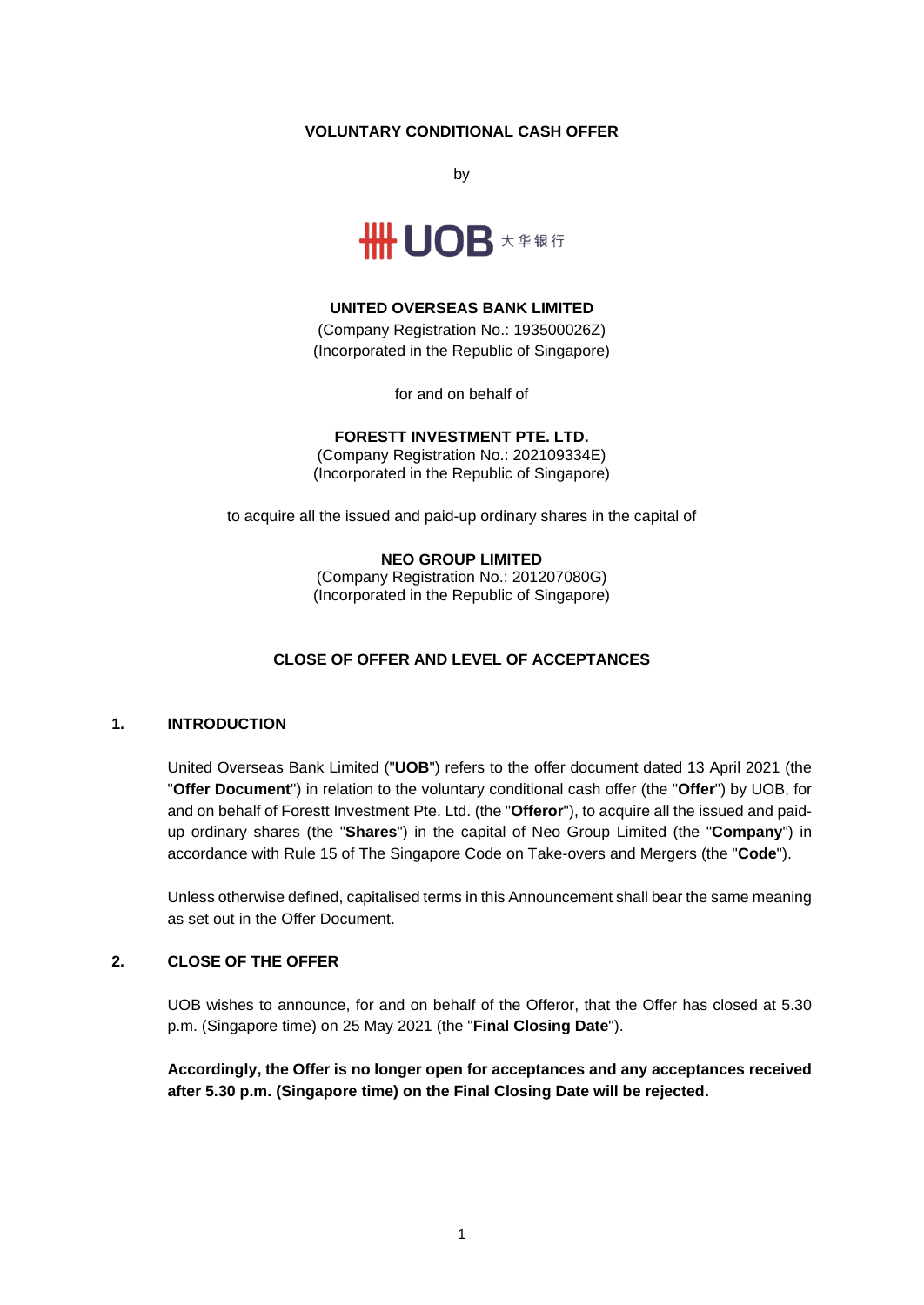# **3. FINAL LEVEL OF ACCEPTANCES AND AGGREGATE HOLDINGS**

Pursuant to Rule 28.1 of the Code, UOB wishes to announce, for and on behalf of the Offeror, that:

## 3.1 **Acceptances of the Offer**

Based on information provided to the Offeror, as at 5.30 p.m. (Singapore time) on 25 May 2021, the Offeror has received valid acceptances of the Offer in respect of an aggregate of 145,831,455 Shares, representing approximately 98.97% of the total number of issued Shares<sup>1</sup>.

Based on information available to the Offeror, the above-mentioned acceptances include (a) 121,215,850 Shares, representing approximately 82.26% of the total number of issued Shares, tendered by Mr. Neo and Ms. Liew, who are the Management Shareholders, pursuant to their Irrevocable Undertakings, and (b) 2,125,558 Shares, representing 1.44% of the total number of issued Shares, tendered by the Concert Parties of the Offeror (other than the Management Shareholders).

### 3.2 **Shares held before the Offer Period**

As at 30 March 2021, being the Offer Announcement Date, the Offeror and its Concert Parties collectively owned or controlled an aggregate of 123,341,408 Shares, representing approximately 83.71% of the total number of issued Shares.

## 3.3 **Shares acquired or agreed to be acquired during the Offer Period**

From the Offer Announcement Date and up to 5.30 p.m. (Singapore time) on 25 May 2021, save for the acceptances received pursuant to the Offer stated in paragraph 3.1 above, neither the Offeror nor any of its Concert Parties (based on information available to the Offeror as at 5.30 p.m. (Singapore time) on 25 May 2021) has acquired or agreed to acquire any further Shares.

## 3.4 **Aggregate Holdings**

Accordingly, based on information available to the Offeror, as at 5.30 p.m. (Singapore time) on 25 May 2021, the Offeror and its Concert Parties owned, controlled, acquired or have agreed to acquire (including by way of valid acceptances of the Offer) an aggregate of 145,831,455 Shares, representing approximately 98.97% of the total number of issued Shares.

<sup>1</sup> Unless otherwise stated, references in this Announcement to the total number of issued Shares are based on 147,350,959 Shares in issue (based on a search conducted with the Accounting and Corporate Regulatory Authority of Singapore on 25 May 2021). As at the date of this Announcement, the Company does not hold any Shares in treasury.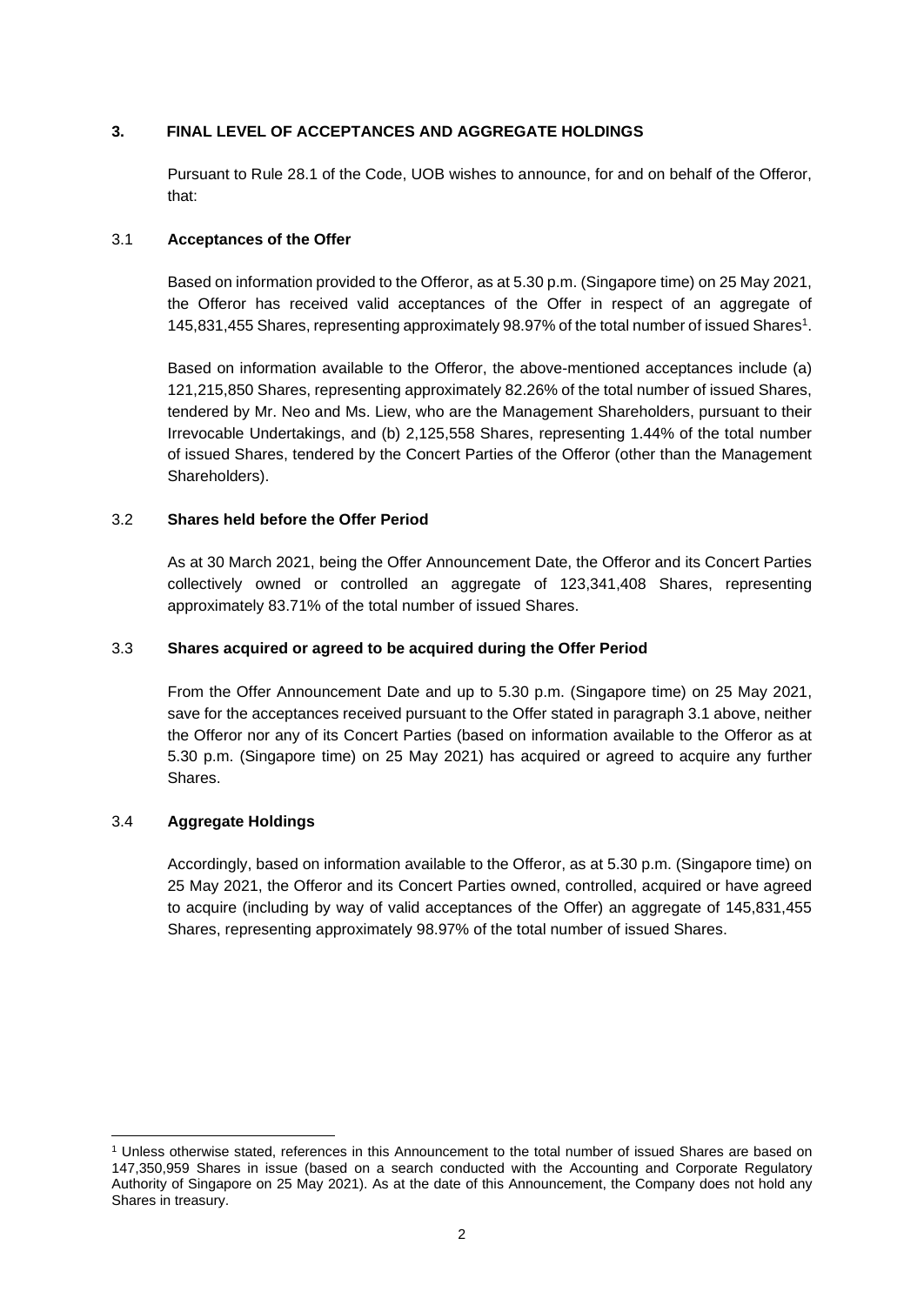# **4. COMPULSORY ACQUISITION, TRADING SUSPENSION AND LISTING STATUS**

## 4.1 **Compulsory Acquisition by the Offeror under Section 215(1) of the Companies Act**

As announced by UOB for and on behalf of the Offeror on 19 April 2021, as the Offeror has received valid acceptances pursuant to the Offer in respect of not less than 90% of the total number of issued Shares (other than those already held by the Offeror, its related corporations or their respective nominees as at the date of the Offer and excluding any Shares held in treasury), the Offeror is entitled, and intends, to exercise its right under Section 215(1) of the Companies Act to compulsorily acquire all the Shares of Shareholders who have not accepted the Offer (the "**Dissenting Shareholders**"), at a price equal to the Offer Price of S\$0.60 in cash for each Share and on the same terms as those offered under the Offer.

The Offeror has on 29 April 2021 despatched to Shareholders the letter (the "**Letter**") in relation to the intention of the Offeror to exercise of its right of compulsory acquisition to compulsorily acquire all the Shares held by the Dissenting Shareholders at a consideration of S\$0.60 in cash for each Share and on the same terms as those offered under the Offer and the relevant notices in the prescribed forms in relation to Section 215(1) and Section 215(3) of the Companies Act.

The Offeror will exercise its right of compulsory acquisition to acquire all the Shares held by Dissenting Shareholders on or after 30 May 2021. Please refer to the Letter for further details on the intention of the Offeror to exercise its right of compulsory acquisition under Section 215(1) of the Companies Act.

Subsequent to such compulsory acquisition, the Offeror will proceed to delist the Company from the SGX-ST.

## 4.2 **Dissenting Shareholders' rights under Section 215(3) of the Companies Act**

As the Offeror has received valid acceptances pursuant to the Offer which, together with the Shares held by the Offeror, its related corporation or their respective nominees, comprise 90% or more of the total number of issued Shares (excluding Shares held in treasury), the Dissenting Shareholders will have the right under and subject to Section 215(3) of the Companies Act, to require the Offeror to acquire their Shares at the Offer Price of S\$0.60 in cash for each Share and on the same terms as those set out in the Offer.

**As the Offeror will be proceeding to compulsorily acquire the Shares of the Dissenting Shareholders, the Dissenting Shareholders need not take any action in relation to their right under Section 215(3) of the Companies Act. The Dissenting Shareholders who wish to exercise such right or who are in any doubt as to their position are advised to seek their own independent legal advice.**

## 4.3 **Trading Suspension and Listing Status**

As stated in the Offer Document, the Offeror intends to privatise the Company and does not intend to preserve the listing status of the Company. In the event that the trading of Shares on the SGX-ST is suspended pursuant to Rule 724, Rule 1104 or Rule 1303(1) of the Catalist Rules, the Offeror has no intention to undertake or support any action for any such trading suspension by the SGX-ST to be lifted.